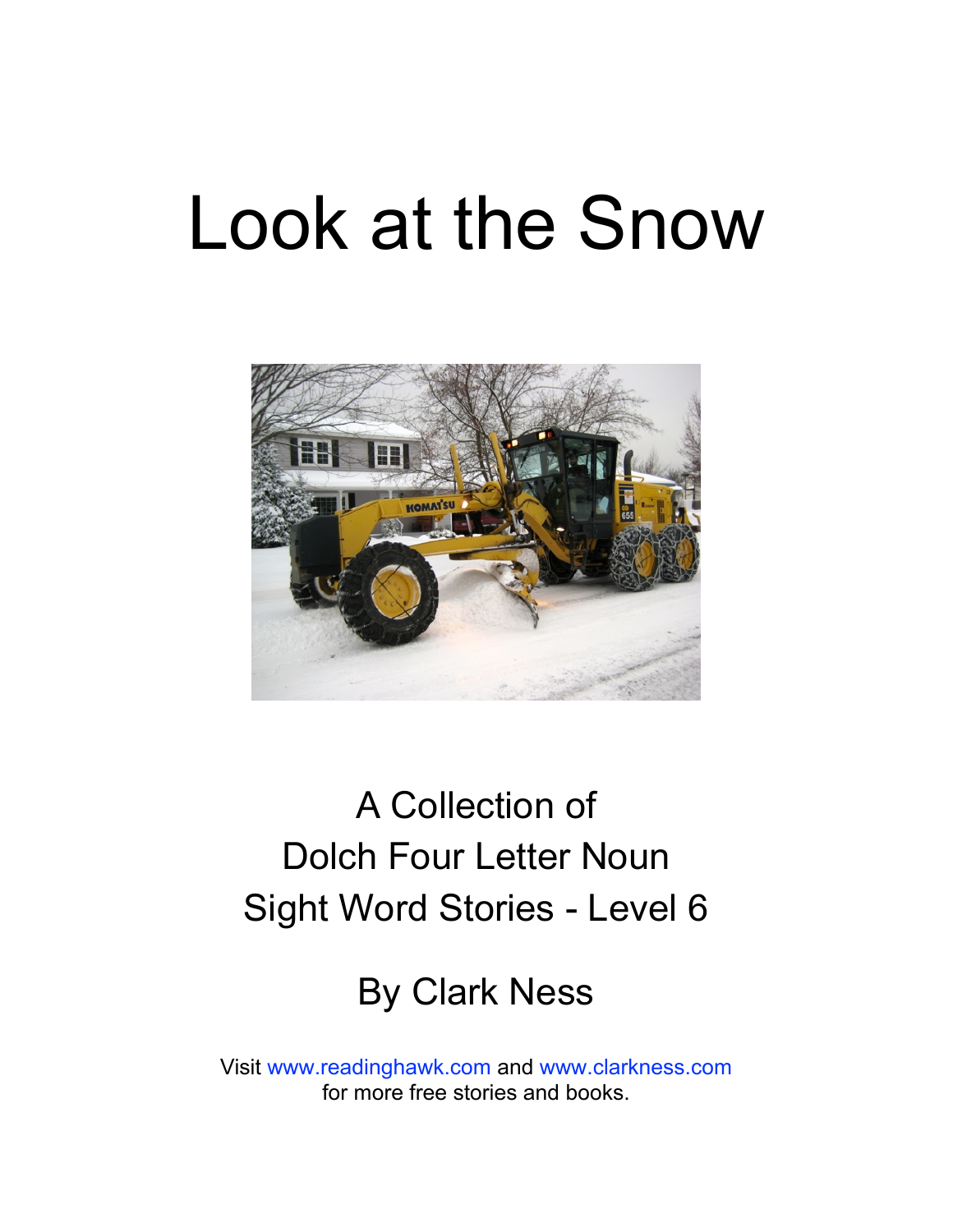

# Look at the Snow

#### "Look at the snow," said the boy.

New words in Dolch Four Letter Noun Sight Words Level 6: bear, boat, rain, snow, tops

Words in Dolch Four Letter Noun Sight Words Level 6: a, all, am, and, are, at, ate, away, baby, back, ball, be, bear, bed, big, black, blue, boat, boy, boys, box, brown, but, came, can, car, cars, cat, come, cow, day, days, did, do, dog, door, down, eat, egg, eye, eyes, feet, find, fire, fish, for, four, funny, get, girl, go, good, hand, have, he, head, help, here, hill, home, I, in, into, is, it, jump, leg, like, little, look, make, man, me, men, must, my, name, new, no, not, now, on, one, our, out, pig, play, please, pretty, rain, ran, red, ride, run, said, saw, say, see, she, snow, so, song, soon, sun, that, the, there, they, this, three, time, to, too, top, tops, toy, tree, two, under, up, want, was, way, ways, we, well, went, what, where, white, who, will, wind, with, wood, yes, yellow, you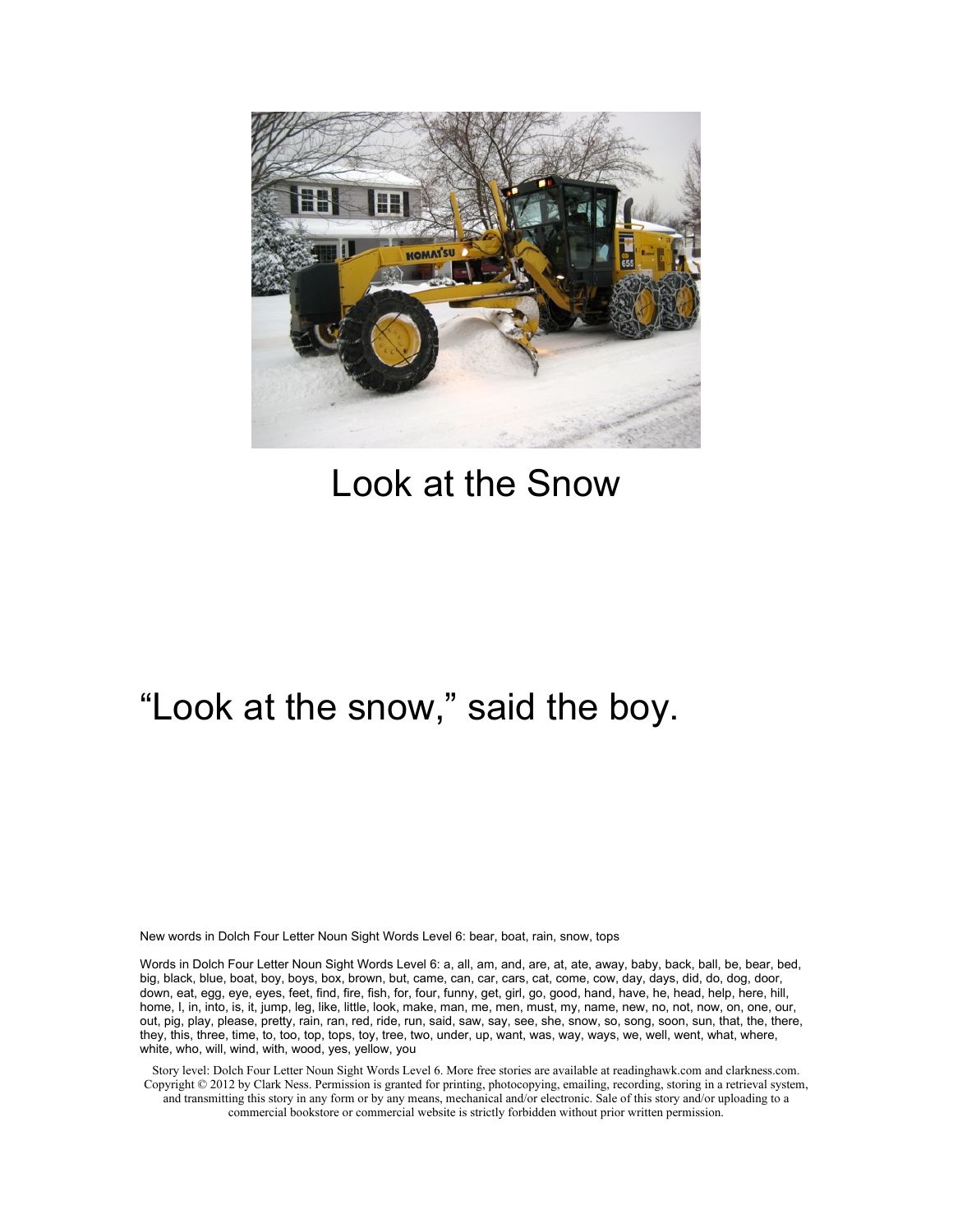

# The Dog is Out in the Snow

#### The dog is out in the snow.

New words in Dolch Four Letter Noun Sight Words Level 6: bear, boat, rain, snow, tops

Words in Dolch Four Letter Noun Sight Words Level 6: a, all, am, and, are, at, ate, away, baby, back, ball, be, bear, bed, big, black, blue, boat, boy, boys, box, brown, but, came, can, car, cars, cat, come, cow, day, days, did, do, dog, door, down, eat, egg, eye, eyes, feet, find, fire, fish, for, four, funny, get, girl, go, good, hand, have, he, head, help, here, hill, home, I, in, into, is, it, jump, leg, like, little, look, make, man, me, men, must, my, name, new, no, not, now, on, one, our, out, pig, play, please, pretty, rain, ran, red, ride, run, said, saw, say, see, she, snow, so, song, soon, sun, that, the, there, they, this, three, time, to, too, top, tops, toy, tree, two, under, up, want, was, way, ways, we, well, went, what, where, white, who, will, wind, with, wood, yes, yellow, you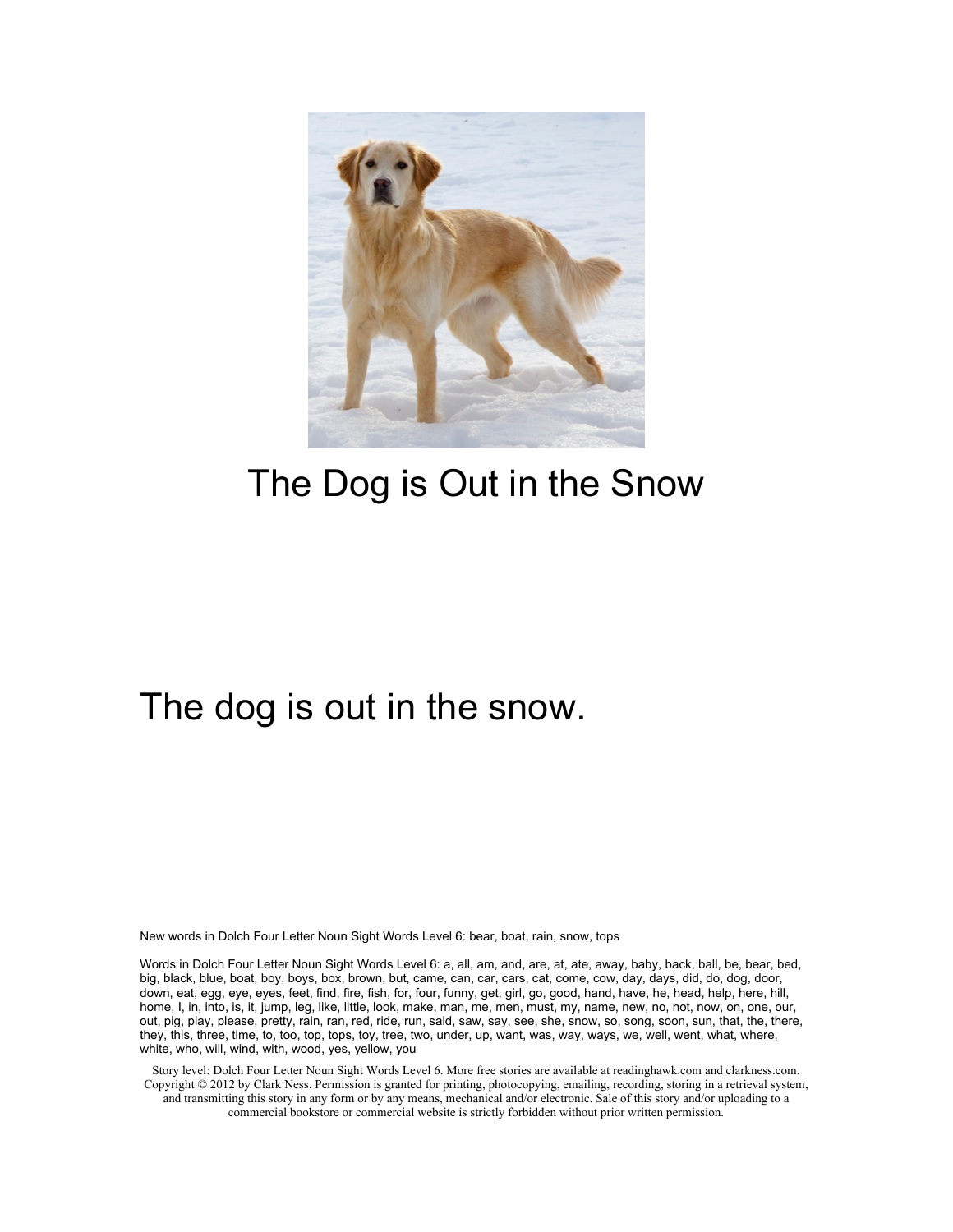

# The Tree is in the Rain

#### The tree is in the rain.

New words in Dolch Four Letter Noun Sight Words Level 6: bear, boat, rain, snow, tops

Words in Dolch Four Letter Noun Sight Words Level 6: a, all, am, and, are, at, ate, away, baby, back, ball, be, bear, bed, big, black, blue, boat, boy, boys, box, brown, but, came, can, car, cars, cat, come, cow, day, days, did, do, dog, door, down, eat, egg, eye, eyes, feet, find, fire, fish, for, four, funny, get, girl, go, good, hand, have, he, head, help, here, hill, home, I, in, into, is, it, jump, leg, like, little, look, make, man, me, men, must, my, name, new, no, not, now, on, one, our, out, pig, play, please, pretty, rain, ran, red, ride, run, said, saw, say, see, she, snow, so, song, soon, sun, that, the, there, they, this, three, time, to, too, top, tops, toy, tree, two, under, up, want, was, way, ways, we, well, went, what, where, white, who, will, wind, with, wood, yes, yellow, you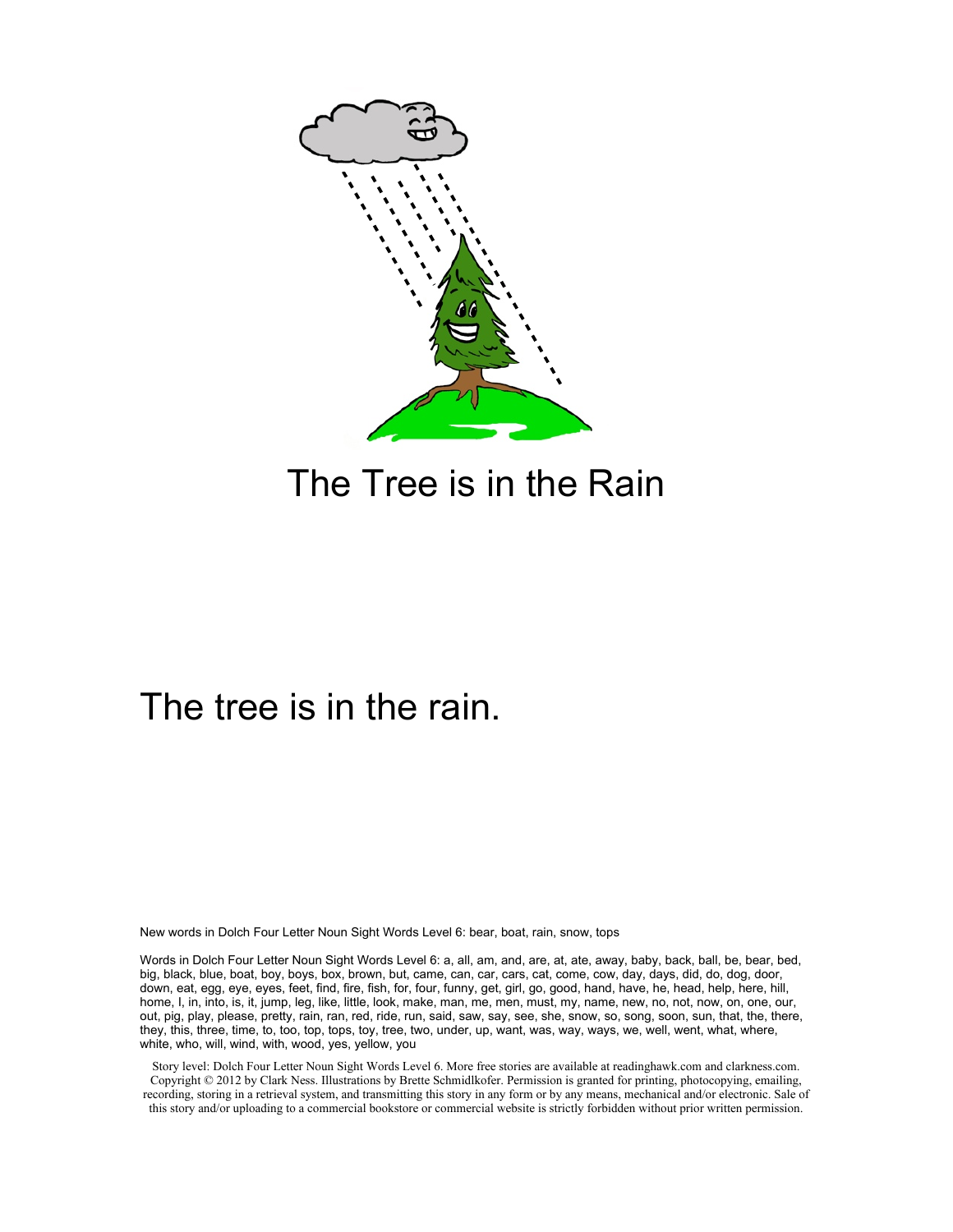

I Like the Rain

# "I like the rain," said the tree.

New words in Dolch Four Letter Noun Sight Words Level 6: bear, boat, rain, snow, tops

Words in Dolch Four Letter Noun Sight Words Level 6: a, all, am, and, are, at, ate, away, baby, back, ball, be, bear, bed, big, black, blue, boat, boy, boys, box, brown, but, came, can, car, cars, cat, come, cow, day, days, did, do, dog, door, down, eat, egg, eye, eyes, feet, find, fire, fish, for, four, funny, get, girl, go, good, hand, have, he, head, help, here, hill, home, I, in, into, is, it, jump, leg, like, little, look, make, man, me, men, must, my, name, new, no, not, now, on, one, our, out, pig, play, please, pretty, rain, ran, red, ride, run, said, saw, say, see, she, snow, so, song, soon, sun, that, the, there, they, this, three, time, to, too, top, tops, toy, tree, two, under, up, want, was, way, ways, we, well, went, what, where, white, who, will, wind, with, wood, yes, yellow, you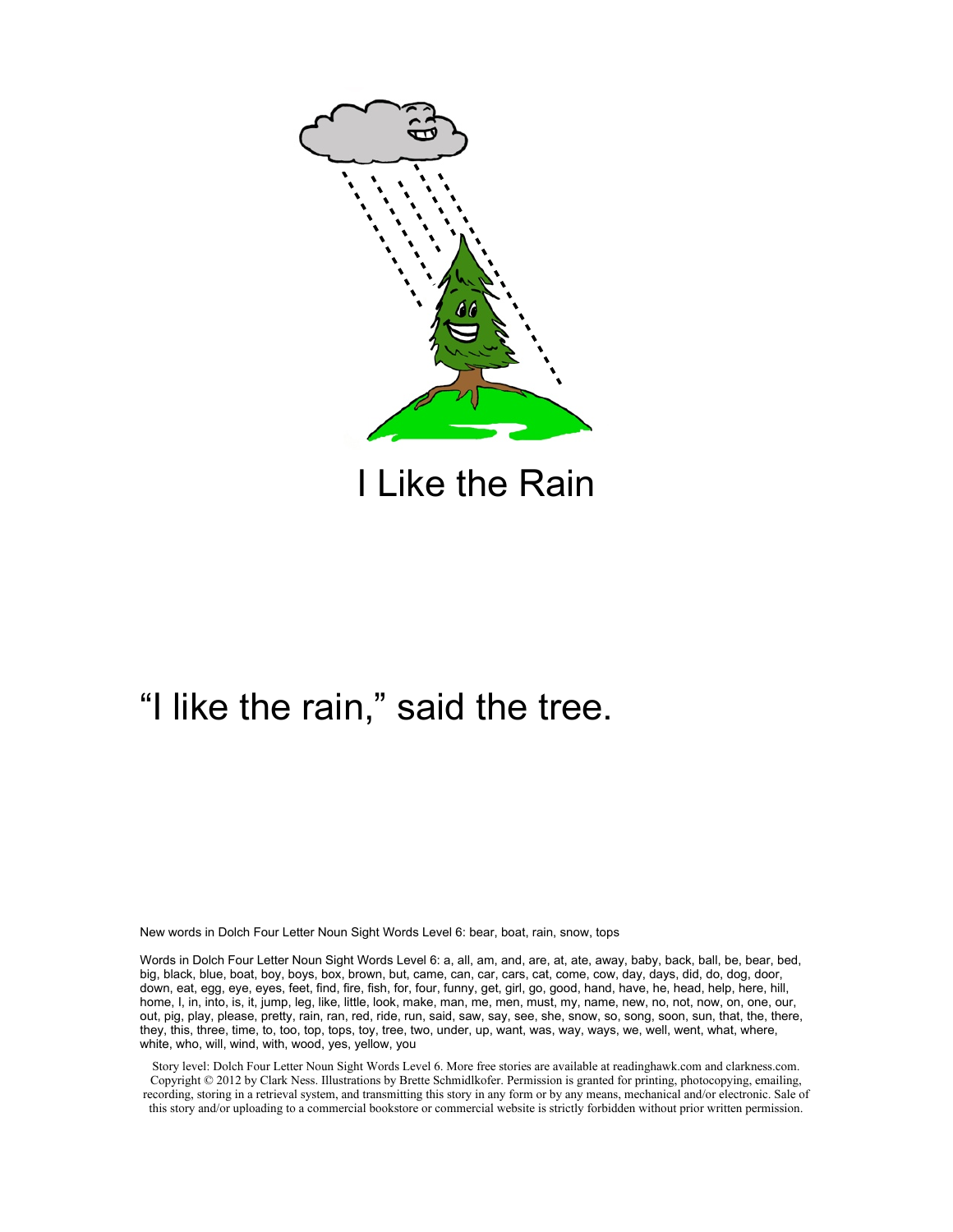

# Look at the Boat

# "Look at the boat," said the boy.

New words in Dolch Four Letter Noun Sight Words Level 6: bear, boat, rain, snow, tops

Words in Dolch Four Letter Noun Sight Words Level 6: a, all, am, and, are, at, ate, away, baby, back, ball, be, bear, bed, big, black, blue, boat, boy, boys, box, brown, but, came, can, car, cars, cat, come, cow, day, days, did, do, dog, door, down, eat, egg, eye, eyes, feet, find, fire, fish, for, four, funny, get, girl, go, good, hand, have, he, head, help, here, hill, home, I, in, into, is, it, jump, leg, like, little, look, make, man, me, men, must, my, name, new, no, not, now, on, one, our, out, pig, play, please, pretty, rain, ran, red, ride, run, said, saw, say, see, she, snow, so, song, soon, sun, that, the, there, they, this, three, time, to, too, top, tops, toy, tree, two, under, up, want, was, way, ways, we, well, went, what, where, white, who, will, wind, with, wood, yes, yellow, you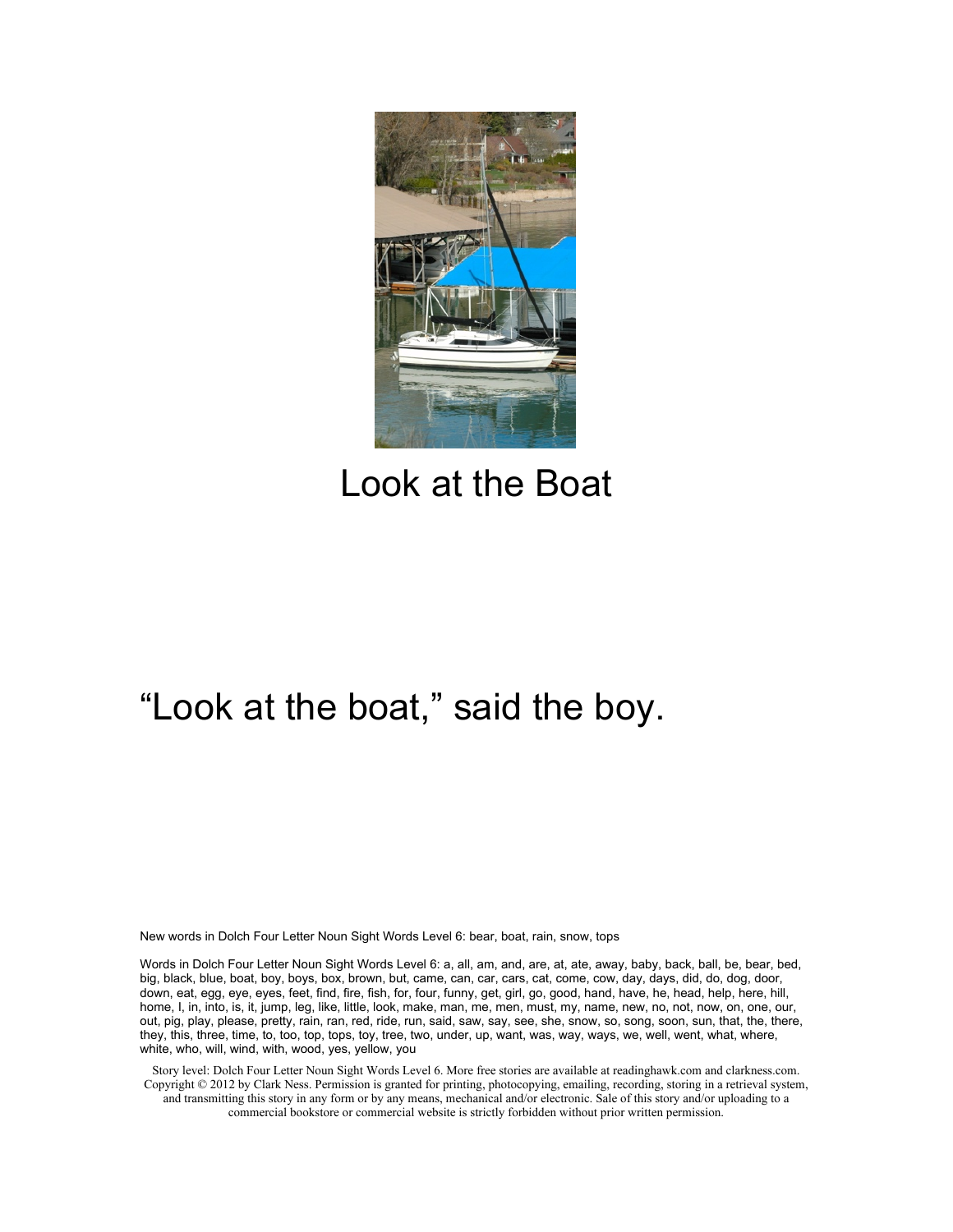

# I Like That Boat

# "I like that boat," said the boy.

New words in Dolch Four Letter Noun Sight Words Level 6: bear, boat, rain, snow, tops

Words in Dolch Four Letter Noun Sight Words Level 6: a, all, am, and, are, at, ate, away, baby, back, ball, be, bear, bed, big, black, blue, boat, boy, boys, box, brown, but, came, can, car, cars, cat, come, cow, day, days, did, do, dog, door, down, eat, egg, eye, eyes, feet, find, fire, fish, for, four, funny, get, girl, go, good, hand, have, he, head, help, here, hill, home, I, in, into, is, it, jump, leg, like, little, look, make, man, me, men, must, my, name, new, no, not, now, on, one, our, out, pig, play, please, pretty, rain, ran, red, ride, run, said, saw, say, see, she, snow, so, song, soon, sun, that, the, there, they, this, three, time, to, too, top, tops, toy, tree, two, under, up, want, was, way, ways, we, well, went, what, where, white, who, will, wind, with, wood, yes, yellow, you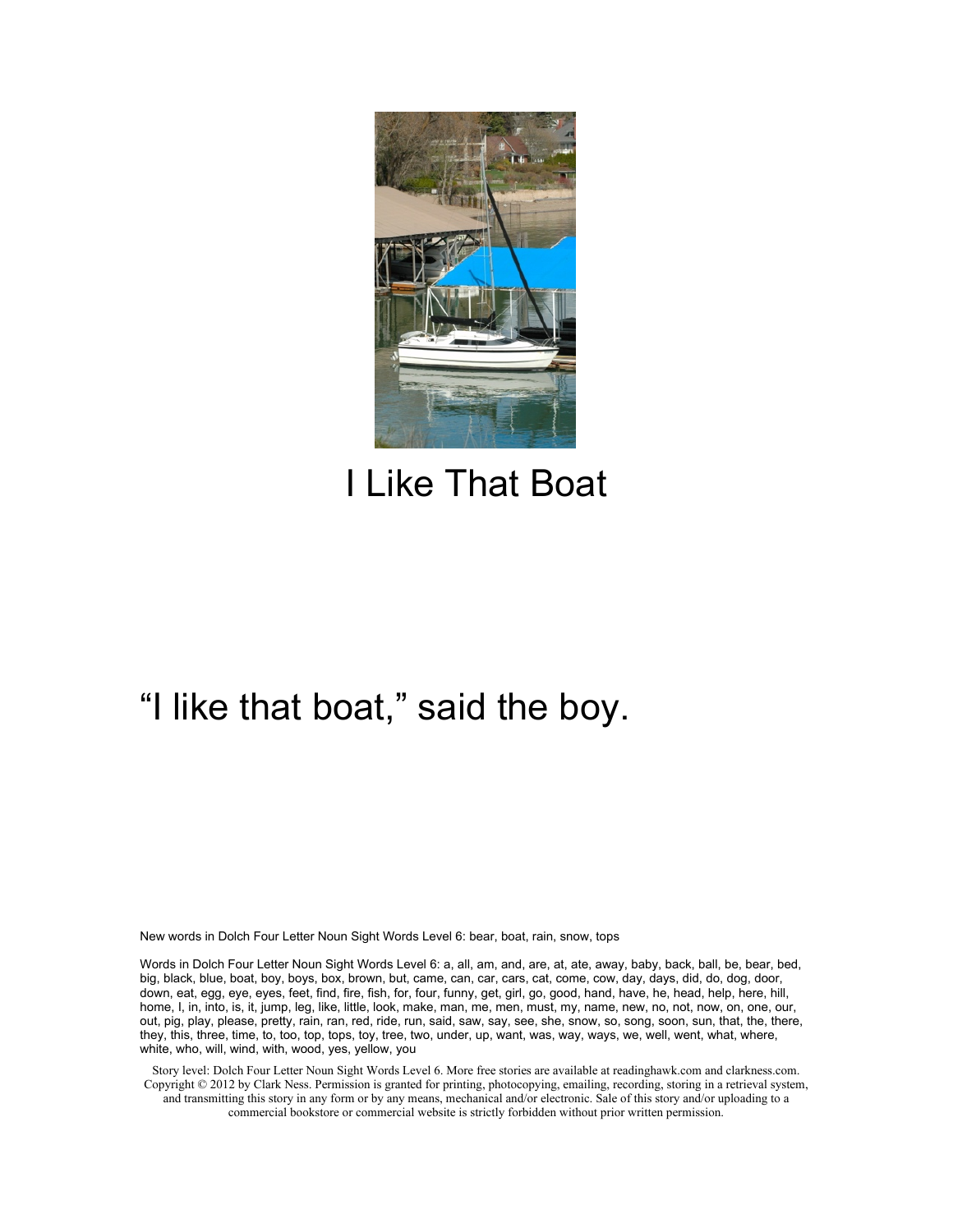

# This is a Little Toy Bear

#### This is a little toy bear.

New words in Dolch Four Letter Noun Sight Words Level 6: bear, boat, rain, snow, tops

Words in Dolch Four Letter Noun Sight Words Level 6: a, all, am, and, are, at, ate, away, baby, back, ball, be, bear, bed, big, black, blue, boat, boy, boys, box, brown, but, came, can, car, cars, cat, come, cow, day, days, did, do, dog, door, down, eat, egg, eye, eyes, feet, find, fire, fish, for, four, funny, get, girl, go, good, hand, have, he, head, help, here, hill, home, I, in, into, is, it, jump, leg, like, little, look, make, man, me, men, must, my, name, new, no, not, now, on, one, our, out, pig, play, please, pretty, rain, ran, red, ride, run, said, saw, say, see, she, snow, so, song, soon, sun, that, the, there, they, this, three, time, to, too, top, tops, toy, tree, two, under, up, want, was, way, ways, we, well, went, what, where, white, who, will, wind, with, wood, yes, yellow, you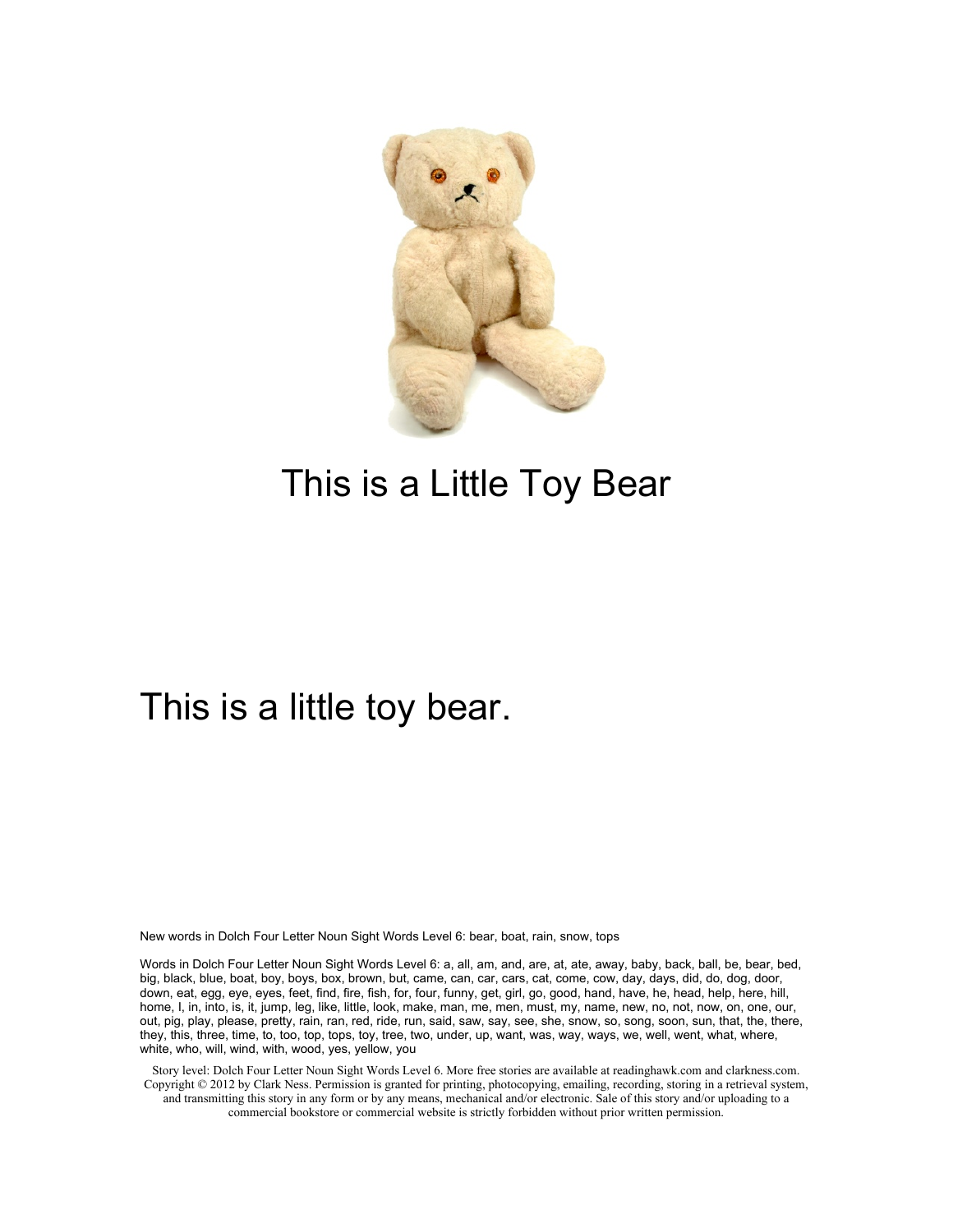

# I See a Little Toy Bear

# "I see a little toy bear," said the girl.

New words in Dolch Four Letter Noun Sight Words Level 6: bear, boat, rain, snow, tops

Words in Dolch Four Letter Noun Sight Words Level 6: a, all, am, and, are, at, ate, away, baby, back, ball, be, bear, bed, big, black, blue, boat, boy, boys, box, brown, but, came, can, car, cars, cat, come, cow, day, days, did, do, dog, door, down, eat, egg, eye, eyes, feet, find, fire, fish, for, four, funny, get, girl, go, good, hand, have, he, head, help, here, hill, home, I, in, into, is, it, jump, leg, like, little, look, make, man, me, men, must, my, name, new, no, not, now, on, one, our, out, pig, play, please, pretty, rain, ran, red, ride, run, said, saw, say, see, she, snow, so, song, soon, sun, that, the, there, they, this, three, time, to, too, top, tops, toy, tree, two, under, up, want, was, way, ways, we, well, went, what, where, white, who, will, wind, with, wood, yes, yellow, you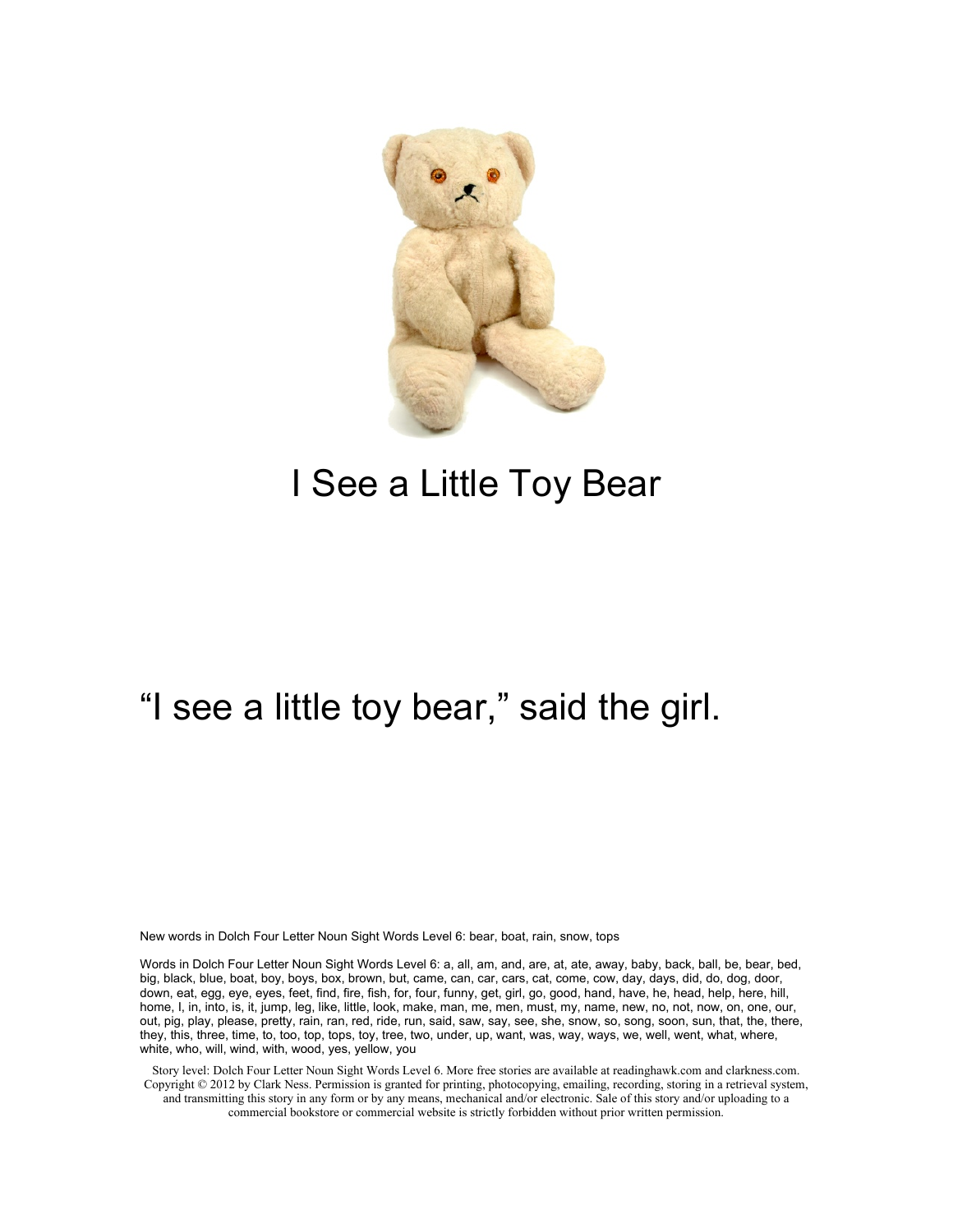

# I Like This Bear

# "I like this bear," said the girl.

New words in Dolch Four Letter Noun Sight Words Level 6: bear, boat, rain, snow, tops

Words in Dolch Four Letter Noun Sight Words Level 6: a, all, am, and, are, at, ate, away, baby, back, ball, be, bear, bed, big, black, blue, boat, boy, boys, box, brown, but, came, can, car, cars, cat, come, cow, day, days, did, do, dog, door, down, eat, egg, eye, eyes, feet, find, fire, fish, for, four, funny, get, girl, go, good, hand, have, he, head, help, here, hill, home, I, in, into, is, it, jump, leg, like, little, look, make, man, me, men, must, my, name, new, no, not, now, on, one, our, out, pig, play, please, pretty, rain, ran, red, ride, run, said, saw, say, see, she, snow, so, song, soon, sun, that, the, there, they, this, three, time, to, too, top, tops, toy, tree, two, under, up, want, was, way, ways, we, well, went, what, where, white, who, will, wind, with, wood, yes, yellow, you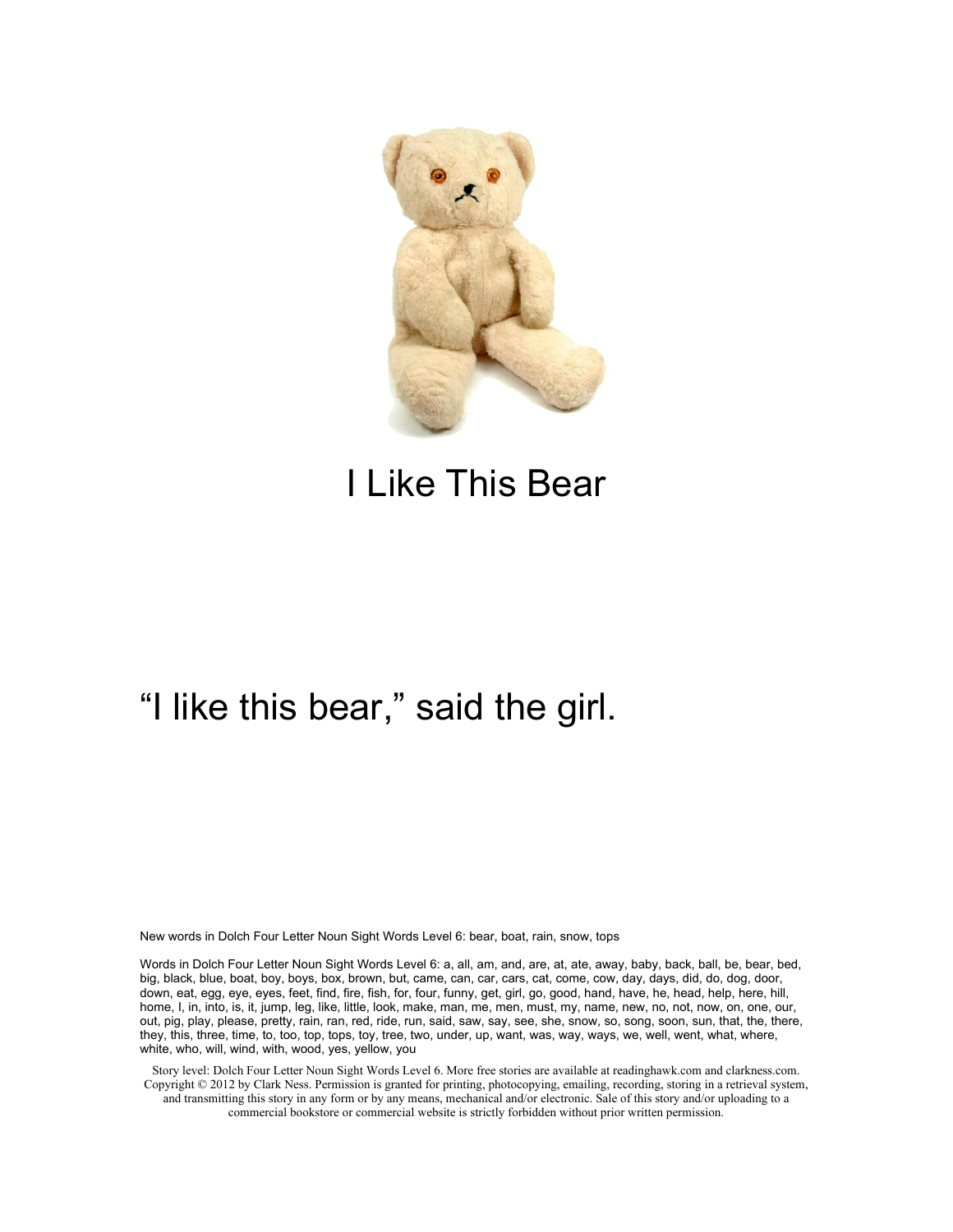

# This is My Bear

#### "This is my bear," said the boy.

New words in Dolch Four Letter Noun Sight Words Level 6: bear, boat, rain, snow, tops

Words in Dolch Four Letter Noun Sight Words Level 6: a, all, am, and, are, at, ate, away, baby, back, ball, be, bear, bed, big, black, blue, boat, boy, boys, box, brown, but, came, can, car, cars, cat, come, cow, day, days, did, do, dog, door, down, eat, egg, eye, eyes, feet, find, fire, fish, for, four, funny, get, girl, go, good, hand, have, he, head, help, here, hill, home, I, in, into, is, it, jump, leg, like, little, look, make, man, me, men, must, my, name, new, no, not, now, on, one, our, out, pig, play, please, pretty, rain, ran, red, ride, run, said, saw, say, see, she, snow, so, song, soon, sun, that, the, there, they, this, three, time, to, too, top, tops, toy, tree, two, under, up, want, was, way, ways, we, well, went, what, where, white, who, will, wind, with, wood, yes, yellow, you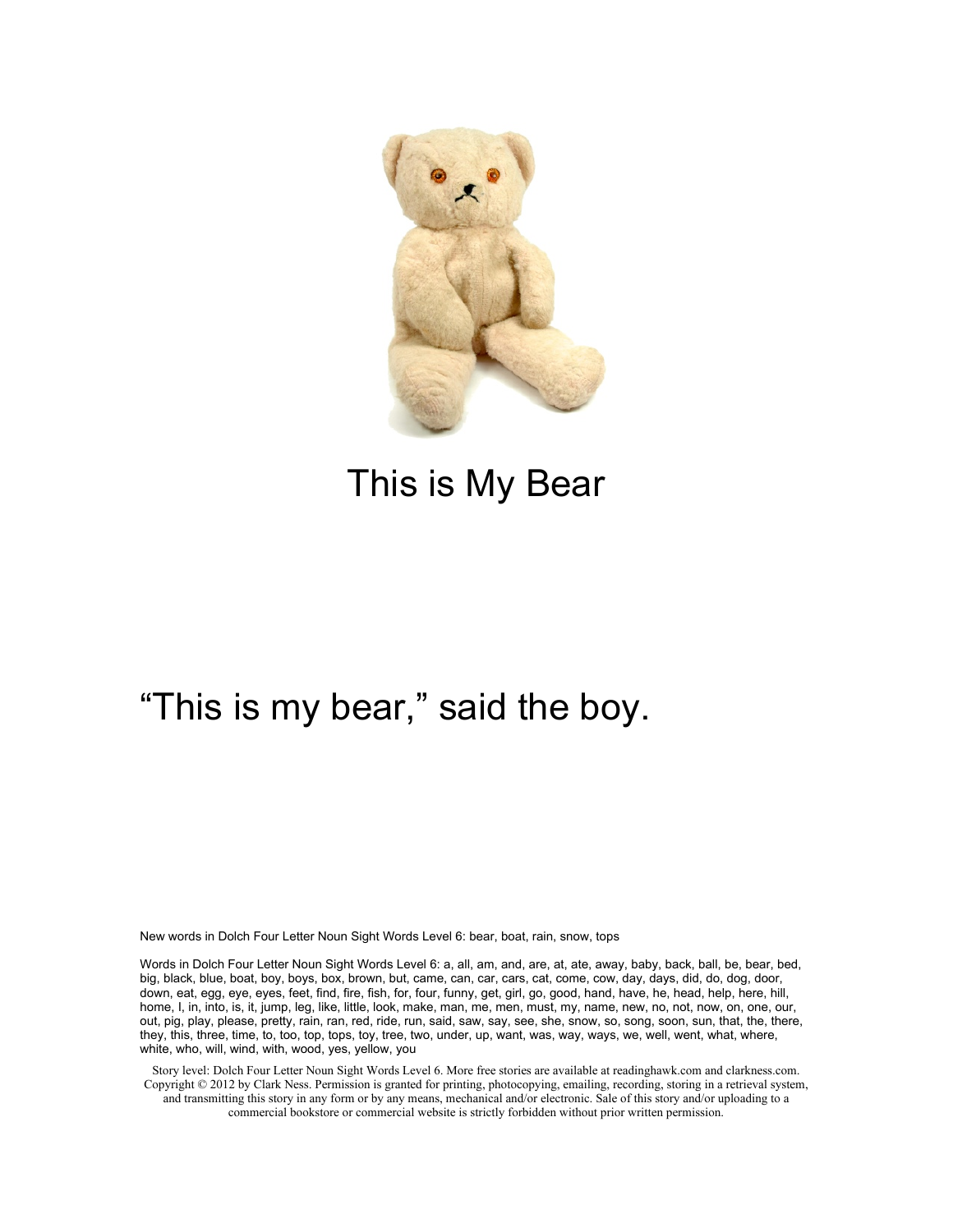

#### I See Two Tops

#### "I see two tops," said the girl.

New words in Dolch Four Letter Noun Sight Words Level 6: bear, boat, rain, snow, tops

Words in Dolch Four Letter Noun Sight Words Level 6: a, all, am, and, are, at, ate, away, baby, back, ball, be, bear, bed, big, black, blue, boat, boy, boys, box, brown, but, came, can, car, cars, cat, come, cow, day, days, did, do, dog, door, down, eat, egg, eye, eyes, feet, find, fire, fish, for, four, funny, get, girl, go, good, hand, have, he, head, help, here, hill, home, I, in, into, is, it, jump, leg, like, little, look, make, man, me, men, must, my, name, new, no, not, now, on, one, our, out, pig, play, please, pretty, rain, ran, red, ride, run, said, saw, say, see, she, snow, so, song, soon, sun, that, the, there, they, this, three, time, to, too, top, tops, toy, tree, two, under, up, want, was, way, ways, we, well, went, what, where, white, who, will, wind, with, wood, yes, yellow, you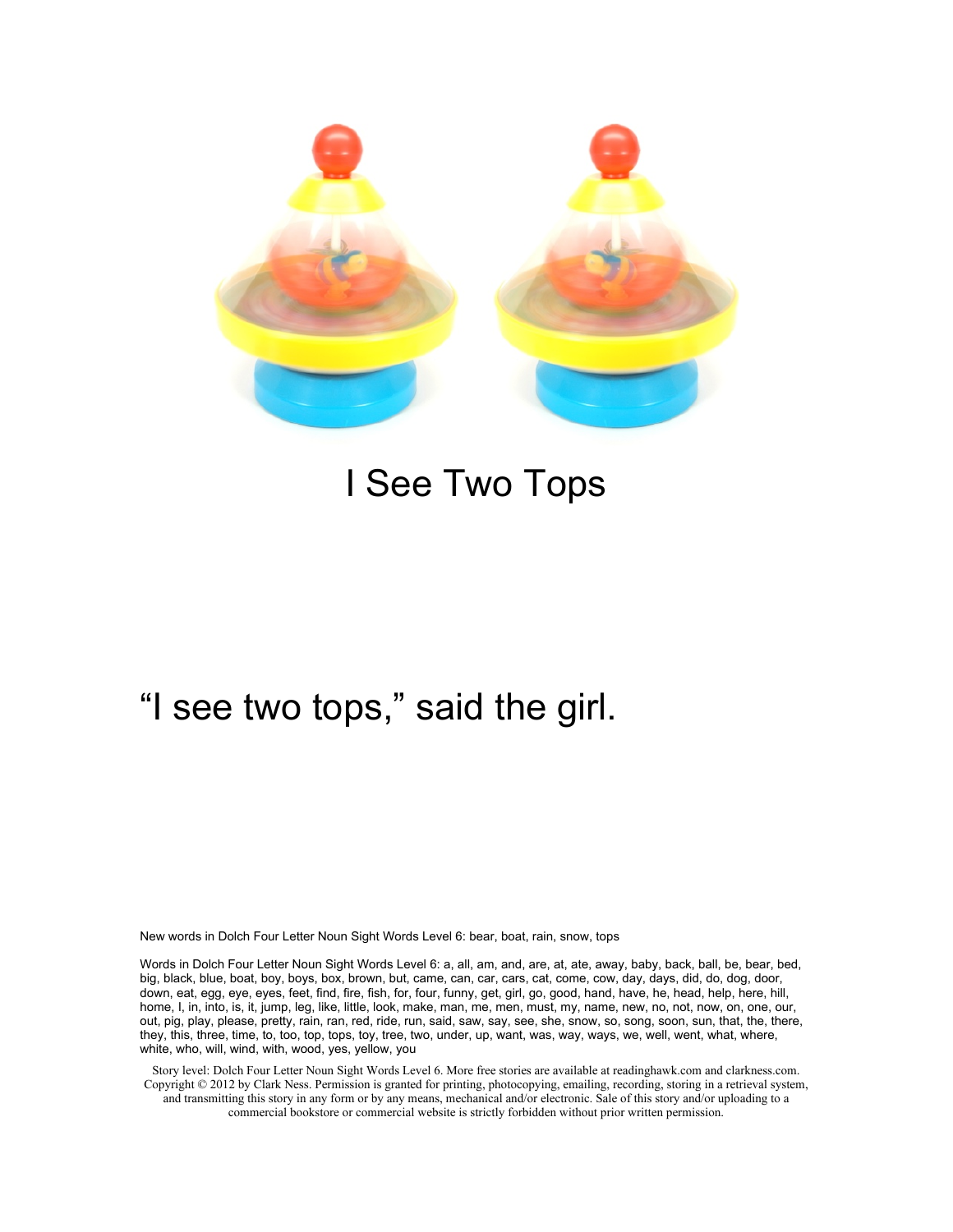

# The Two Tops Can Go and Go

#### The two tops can go and go.

New words in Dolch Four Letter Noun Sight Words Level 6: bear, boat, rain, snow, tops

Words in Dolch Four Letter Noun Sight Words Level 6: a, all, am, and, are, at, ate, away, baby, back, ball, be, bear, bed, big, black, blue, boat, boy, boys, box, brown, but, came, can, car, cars, cat, come, cow, day, days, did, do, dog, door, down, eat, egg, eye, eyes, feet, find, fire, fish, for, four, funny, get, girl, go, good, hand, have, he, head, help, here, hill, home, I, in, into, is, it, jump, leg, like, little, look, make, man, me, men, must, my, name, new, no, not, now, on, one, our, out, pig, play, please, pretty, rain, ran, red, ride, run, said, saw, say, see, she, snow, so, song, soon, sun, that, the, there, they, this, three, time, to, too, top, tops, toy, tree, two, under, up, want, was, way, ways, we, well, went, what, where, white, who, will, wind, with, wood, yes, yellow, you